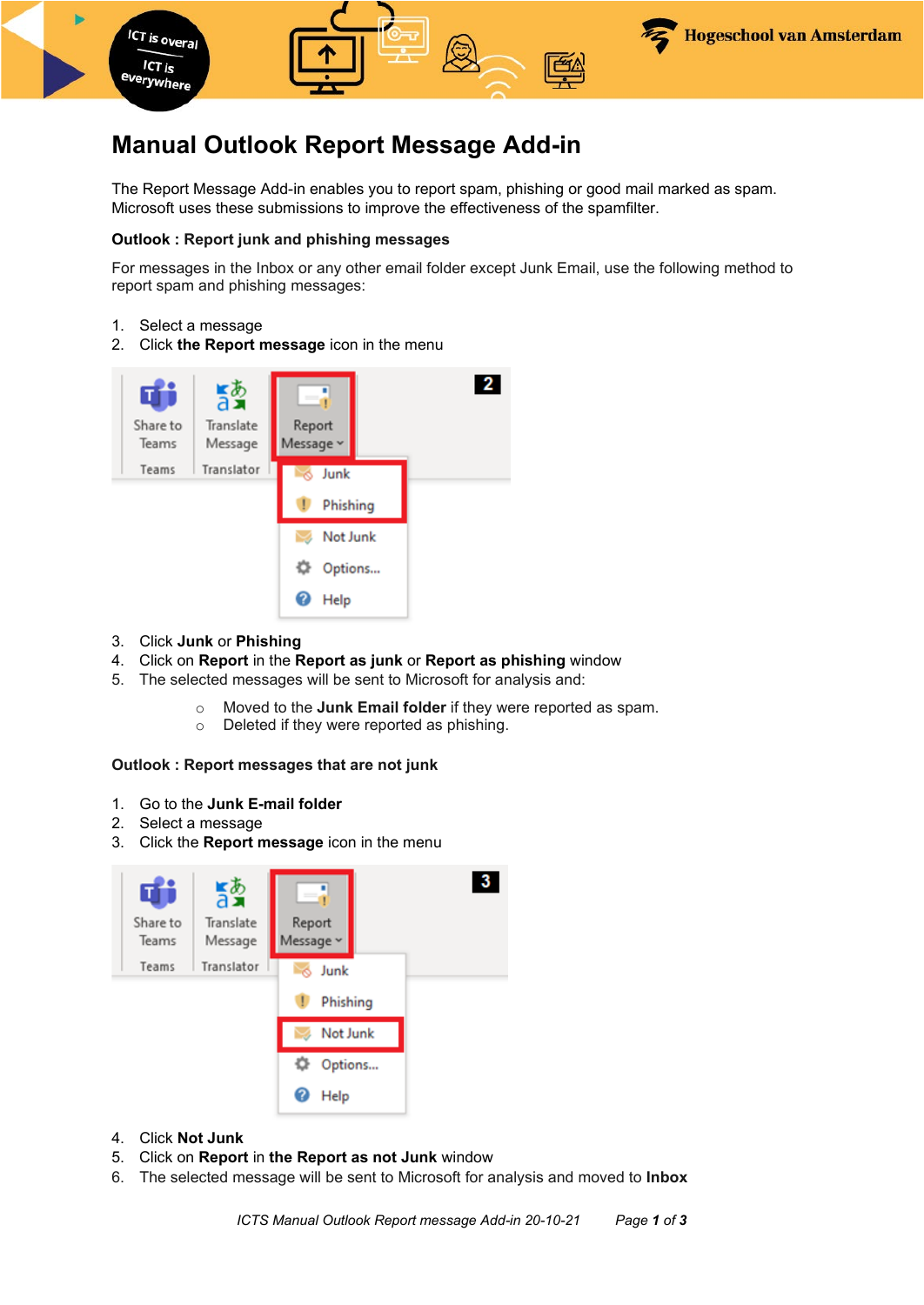

#### **Outlook.office.com : Report junk and phishing messages**

For messages in the Inbox or any other email folder except Junk Email, use the following method to report spam and phishing messages:

1. Select the **More actions** ellipses on the top-right corner of the selected message.



2. Select **Report message** from the dropdown menu, and then click **Junk** or **Phishing**.



- 3. The selected messages will be sent to Microsoft for analysis and:
	- o Moved to the **Junk Email folder** if they were reported as spam.<br>○ Deleted if they were reported as phishing.
	- Deleted if they were reported as phishing.

#### **Outlook.office.com : Report messages that are not junk**

1. Select the **More actions** ellipses on the top-right corner of the selected message.